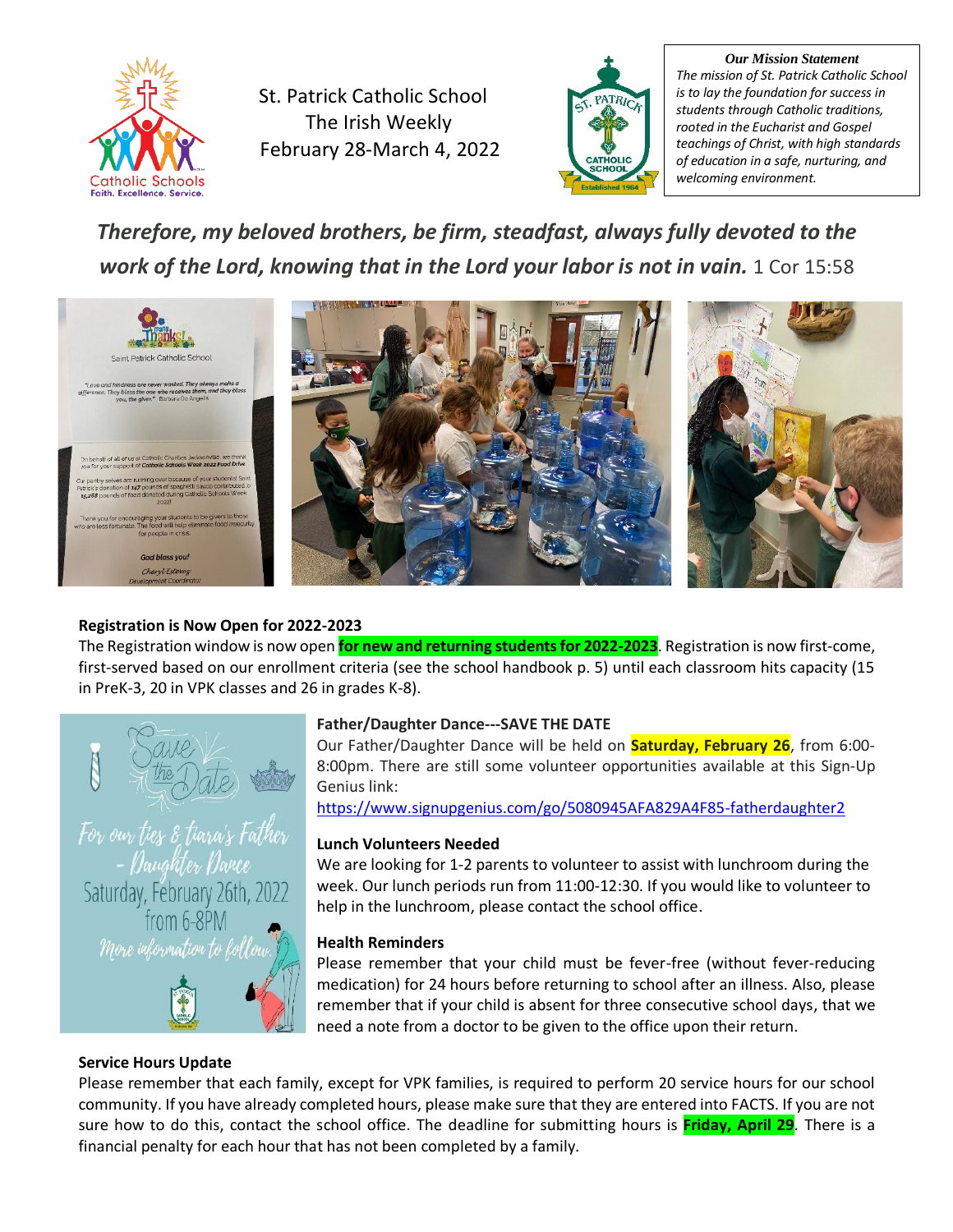

#### **Special Thank You**

A very special thank you to the Sullivan Pool Construction for donating the labor and supplies to have the walkway to our St. Francis statue paved. The beautiful new walkway is a big part of our HSA's commitment to refurbish the area.

### **Penny Wars are in full swing!**

Our Penny Wars are in full swing as students support their class with pennies and bills, while "sabotaging" other classes with nickels, dimes, and quarters. The class that finishes the war with the most points, wins its choice of a pizza party, extra recess, or class treats. The Penny War continues until **Friday, March 4**.



#### **Sisters Provide a Special Valentine**

The Sisters provided a special valentine opportunity for our students. They brought a beautifully decorated box with Mary on it and encouraged the students to write down the names of people they love. The slips with the names on them were deposited in the box through a space near Mary's heart. The Sisters taught the students about bringing their prayers to Mary and how she takes our prayers to heart and brings them to Jesus. Thank you, Sisters, for a very special way to celebrate Valentine's Day!

#### **Long Weekend in March**

Please keep in mind that our next long weekend will be from **Friday, March 11 through Monday, March 14**. Students will have off both on Friday and Monday of that weekend. Classes resume with the beginning of the fourth quarter on **Tuesday, March 15**.

#### **This Week-At-A-Glance**

#### **Saturday, February 26**

- Reconciliation Retreat and Sacrament 9:00am-12:00pm
- Father/Daughter Dance 6:00-8:00pm

#### **Monday, February 28**

- Open Registration for all grades
- Terra Nova testing continues
- Penny War continues

#### **Tuesday, March 1**

- Open Registration for all grades
- Terra Nova testing continues
- Soccer Shots on Campus
- Penny War continues
- Confirmation Prep Class 6-7:30pm

#### **Wednesday, March 2**

- Open Registration for all grades
- Terra Nova testing continues
- Penny War continues

#### **Thursday, March 3**

- Open Registration for all grades
- Terra Nova testing continues
- Penny War continues

#### **Friday, March 4**

- Open Registration for all grades
- Terra Nova testing continues
- Final day for Penny War